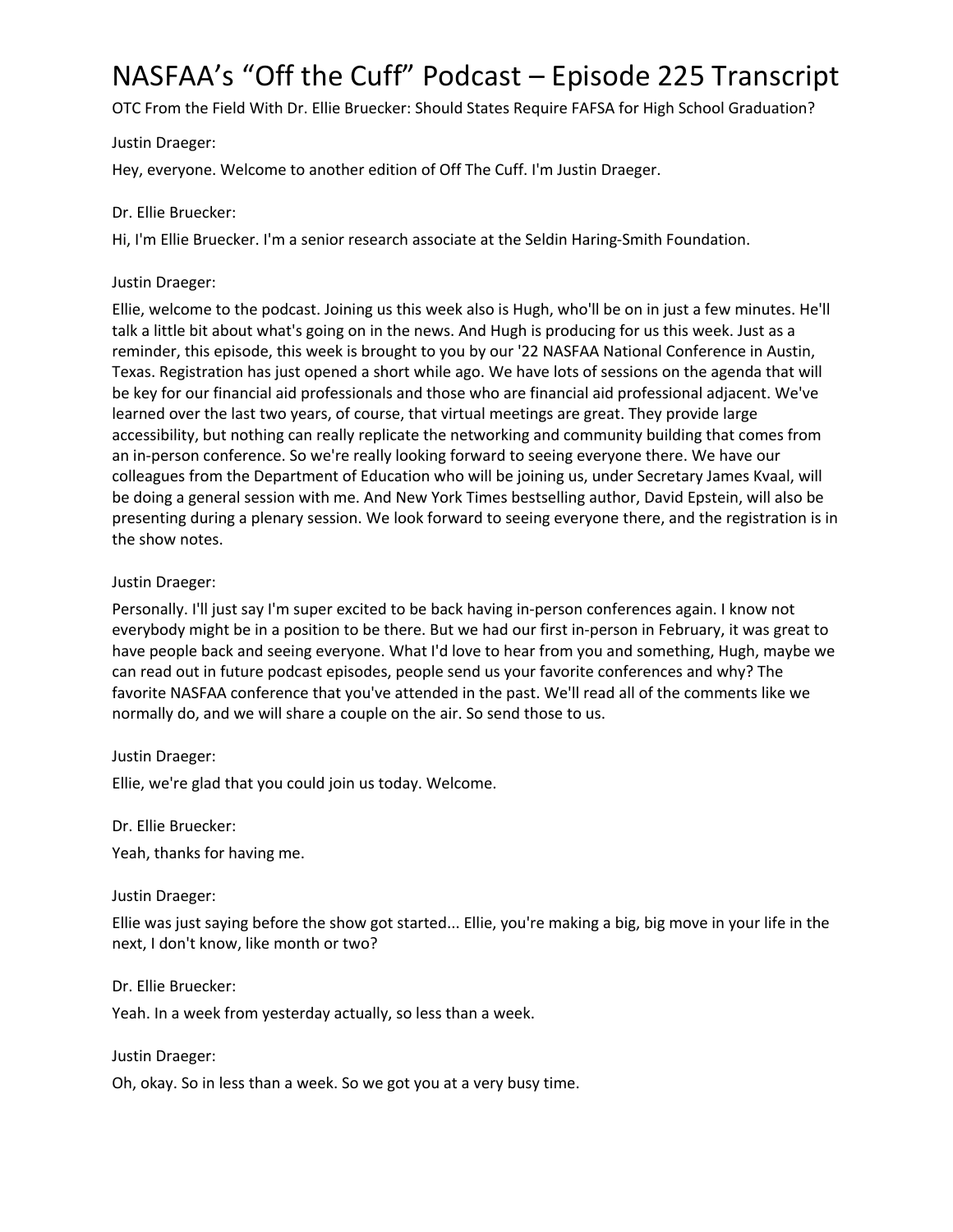Dr. Ellie Bruecker: Yes, my whole apartment is covered in boxes. Justin Draeger: And you're currently in Madison? Dr. Ellie Bruecker: Yeah. Justin Draeger: And you went to school in University of Wisconsin? Dr. Ellie Bruecker: Yes, I did both my undergrad and my graduate work at UW Madison. Justin Draeger: And where are you headed to? Dr. Ellie Bruecker: Chicago, so just a few hours south. Justin Draeger: It's just a few hour south, but it is totally different, right? Dr. Ellie Bruecker: Yeah. Justin Draeger: You're from rural Wisconsin, is that right? Dr. Ellie Bruecker: Yes, I am. Yes, yes. Justin Draeger: Okay. Justin Draeger: Up in the Northeast by the UP which, as an adopted son of Michigan, beautiful country. Lovely up there. Dr. Ellie Bruecker: Yes, yes. Justin Draeger: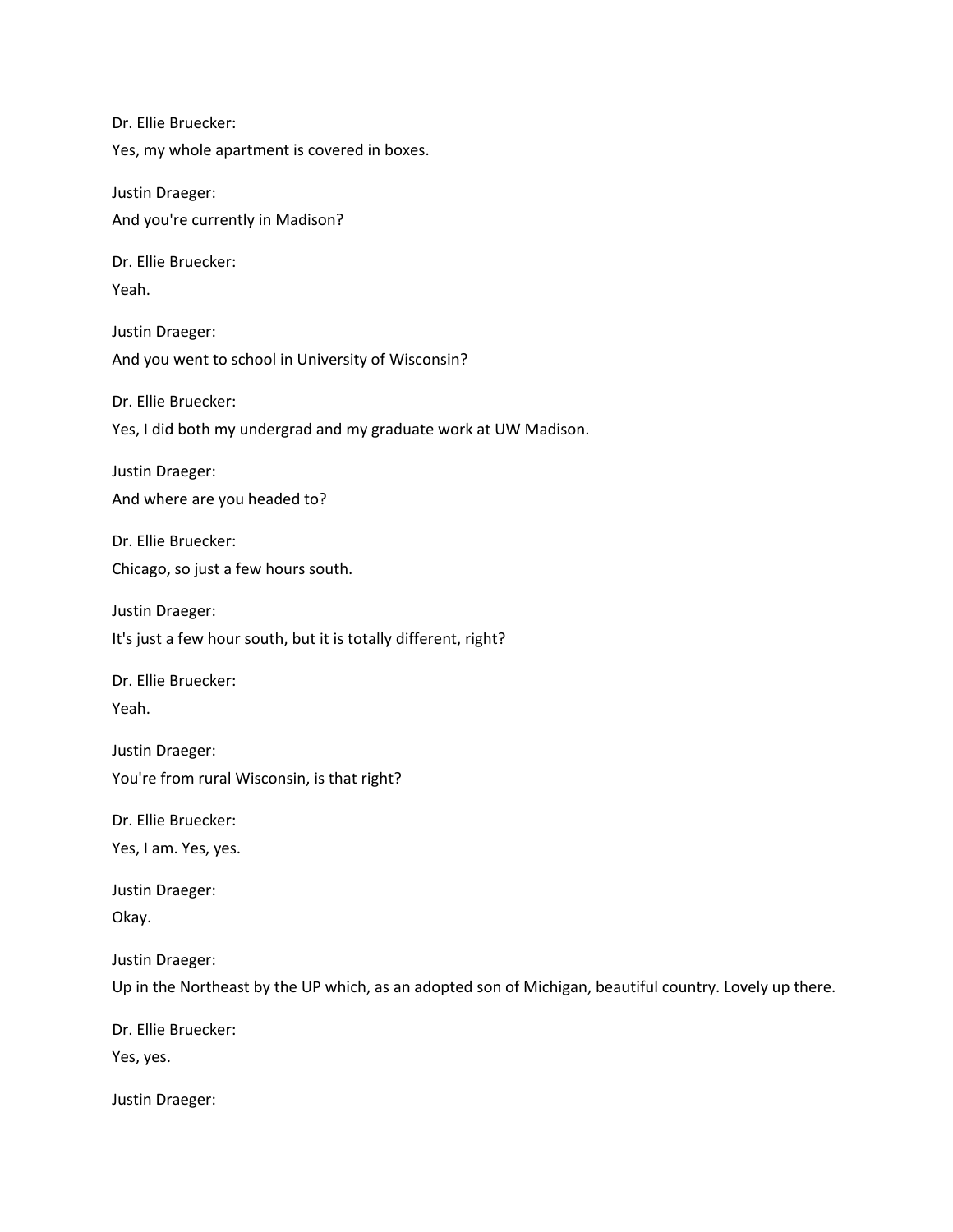Winters are awfully harsh. And the other thing you told me right before the podcast was that you prefer winter to summer, which I don't get or understand in any way, shape or form.

Dr. Ellie Bruecker:

That is my opinion, I know my opinion is wrong, but I would take 10 degrees over 90 degrees 100% of the time.

Justin Draeger:

All right. Well, I don't know if I can get on board with that, but I'm going to respect your opinion, even though it is definitely wrong, as I've told you.

Dr. Ellie Bruecker:

Thank you.

Dr. Ellie Bruecker:

Yes.

Justin Draeger:

I definitely want to end up back in the Midwest in retirement years, that is where I am headed eventually. But if I'm in Michigan, or Chicago, or Wisconsin in the months of January through March, something has gone wrong in my life, something unexpected has happened because I don't plan to be there for those months.

Dr. Ellie Bruecker:

For sure.

Justin Draeger:

But all right, Ellie, we asked you to come onto the podcast because of some of the research you've done in your graduate level work and some of the areas of focus that you're in professionally. Why don't you tell us just a little bit briefly about yourself, your background, your educational and professional expertise? And then we'll jump into the topic at hand.

Dr. Ellie Bruecker:

Sure.

## Dr. Ellie Bruecker:

So back in August of 2021, I just finished my PhD in educational leadership and policy analysis, like I said, from the University of Wisconsin-Madison. And while I was there, I worked as a research assistant in their financial aid office. So UW has a really unique setup in that we have the STAR Lab, which operates embedded within the financial aid office at the university. And so I had some really great experience there doing financial aid research and ended up writing my dissertation on high school level FAFSA completion rates. Now I'm a senior research associate at the Seldin Haring-Smith Foundation and I focus on projects that are related to financial aid appeals. And then also things like expanding public transit for college students and stuff like that, stuff related to expanding public services for students.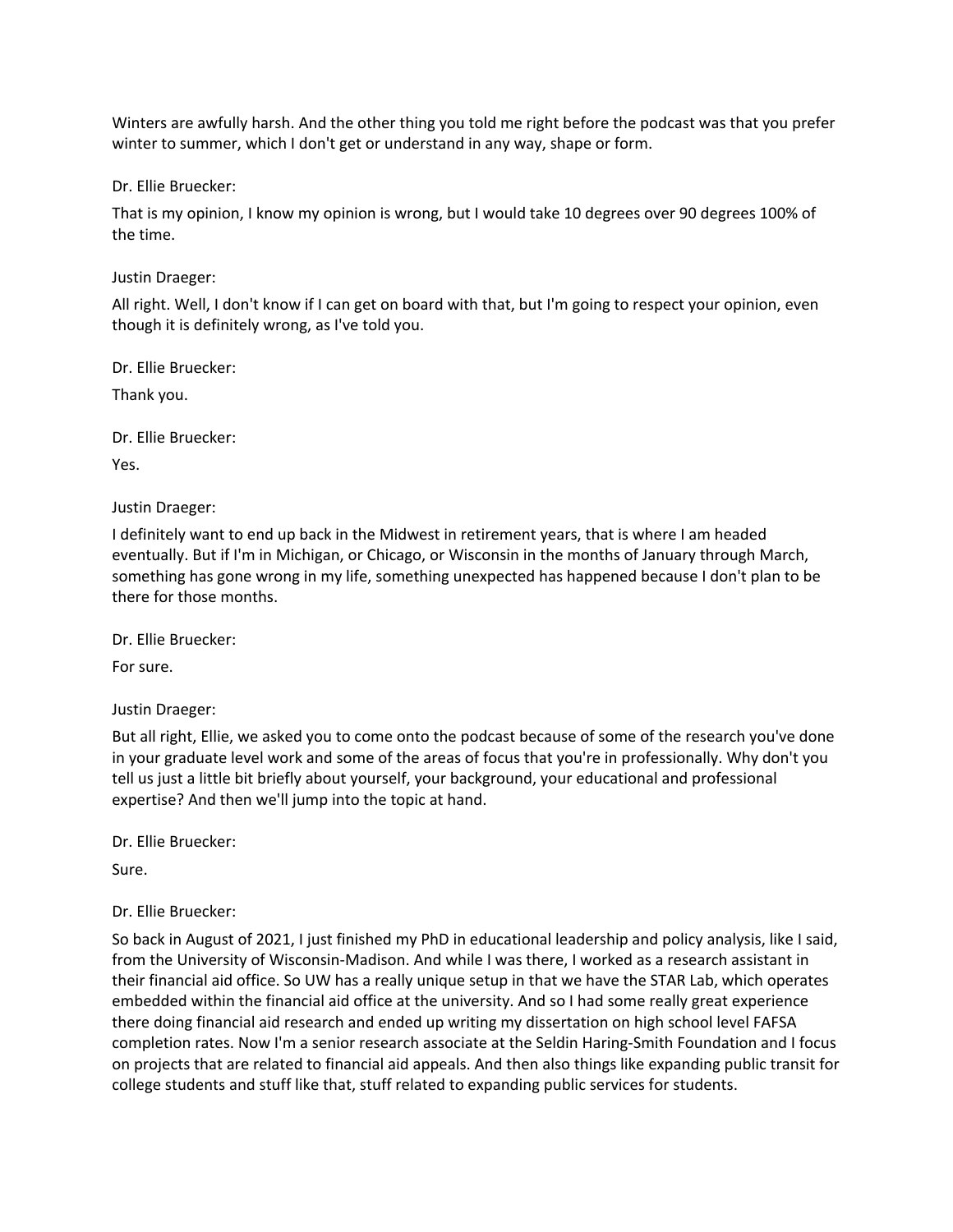#### Justin Draeger:

And I should mention NASFAA has partnered with your organization in terms of coming up with some standardized language that schools can choose to use, as they communicate appeals to students. Some schools have adopted some of the forms that have been put out by your organization. So it's been a great partnership and we're glad to continue to work with you.

#### Justin Draeger:

But the issue at hand I really wanted to dive into was your dissertation. You posted something on Twitter that got a lot of attention. And at some point maybe we should talk about your philosophy on Twitter and whether you see it as a net positive or negative for society.

#### Dr. Ellie Bruecker:

Oh, sure.

## Justin Draeger:

But for this instance, I was intrigued by it because I think you took a more nuanced take on an issue that's become pretty big, which is mandatory... I call it mandatory FAFSA for high school completion. Louisiana became the first state to require public high school students to complete the FAFSA before they graduate. And then I guess, what, a dozen other states have either started to enact similar laws or are considering them. So I guess, my big question, since you did a dissertation on this, Ellie, is this a good thing or bad thing? Does this actually move the needle on college enrollments?

#### Dr. Ellie Bruecker:

Yeah. So I'll say first of all that it's still really early in the lifetime of these policies. So any evidence that we do have is pretty limited and it's very, very preliminary. My dissertation only was able to look at two years of post-policy data because then COVID hit. And that would've really, I think, shifted what I was able to look at analytically. So we're only looking at a couple of years into Louisiana's policy, but I looked at the impact of mandatory FAFSA in Louisiana on college enrollments. And how I did that was to compare high schools who already had high FAFSA filing rates, so they probably weren't that very affected by a mandatory FAFSA policy, to high schools that had pretty low FAFSA filing rates, so they have the most ground to make up.

## Dr. Ellie Bruecker:

And really what I found was that as a result of the mandatory FAFSA policy, college enrollment in these schools in Louisiana increased a little bit, a very, very small amount, less than one percentage point. And I don't want to discount that increase. Any improvement in college enrollment I think is a good thing, but it's a really small change and we don't really know whether that's persisted through the pandemic. And then I think the other question that I really wanted to answer there was whether that was distributed equitably, and I found that it was not. So that increase, that less than one percentage point increase, was really driven by the schools that had lower proportions of low income students and students of color. And so the equity gaps in college enrollment in Louisiana have not moved as a result of the mandatory FAFSA policy.

#### Justin Draeger: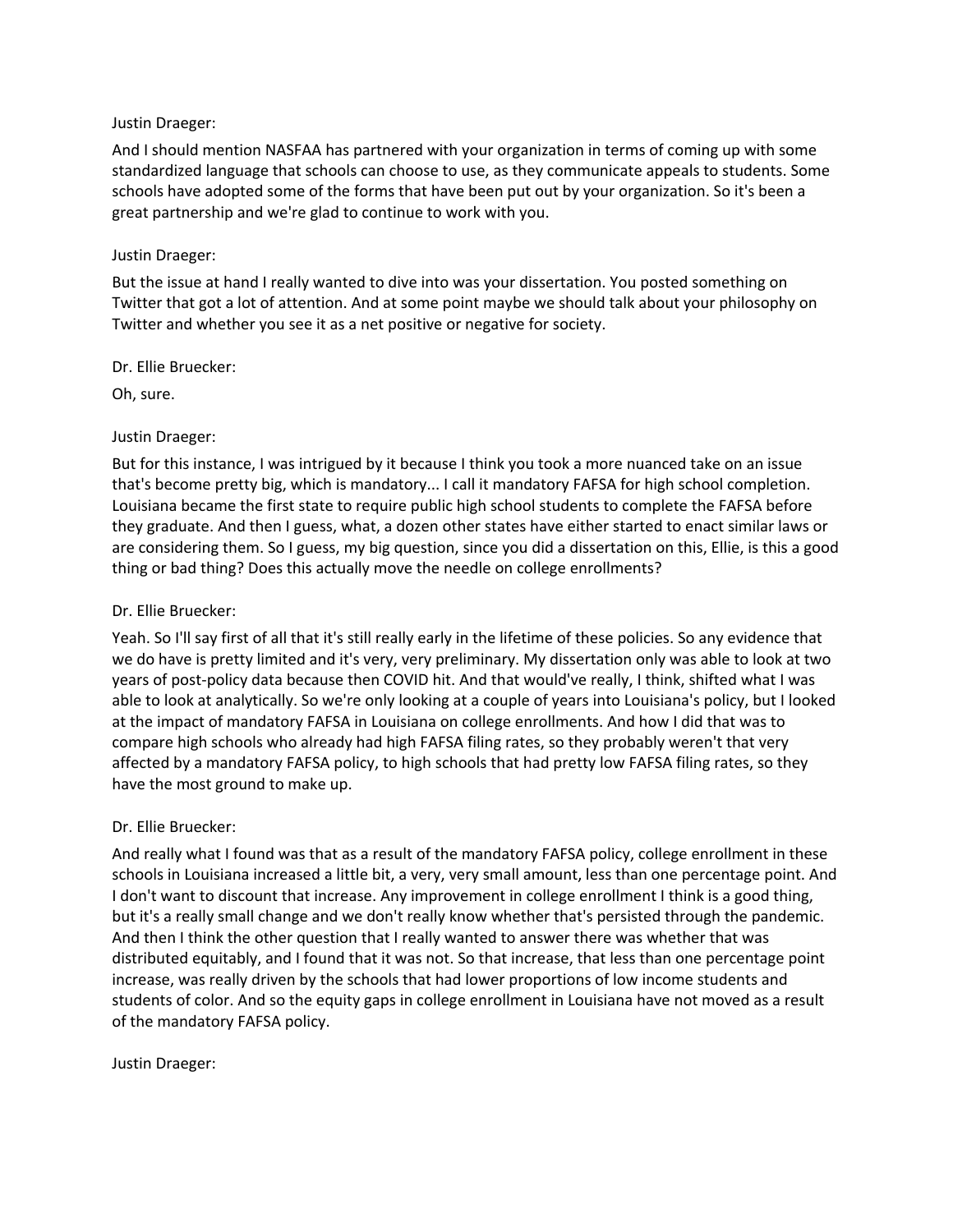Let me dig in, just some quick questions about your methodology. So you were measuring FAFSA completions, you were using different populations pre and post mandatory FAFSA. And so you did see increases in FAFSA completion, I assume, but that didn't necessarily translate into statistically significant. I mean it did increase, but maybe not to the percentage that we had hoped. Am I wrapping this up right?

## Dr. Ellie Bruecker:

Yep. Exactly, exactly. So the FAFSA filing rate shot way, way up. I think Louisiana was a little bit below the national average, somewhere in the low 50% range in terms of FAFSA filing. And they shot up to the best in the nation, about 85% of their public school students completing the FAFSA. So a huge, huge improvement in FAFSA completion rates that translated into like 0.8% increase in the college enrollment rate.

## Justin Draeger:

And do you think that the short timeframe, because you were doing your dissertation and it had only been in place for just a couple of years, do you expect to see or do you have reason to believe there'll be compounding increases in the future? I guess, what I'm asking is, when we think about financial aid policy maybe it's a little bit like medical professionals, first is do no harm. We don't want to do policy that inadvertently or purposefully, God help us, hurts people.

Dr. Ellie Bruecker:

Right.

## Justin Draeger:

But I also want to be realistic about whether the policies make a meaningful difference or not. And so in this case, maybe it's too early to tell. Or what do you think, what do you predict?

## Dr. Ellie Bruecker:

I think that's certainly possible, I don't want to rule that out. I can't predict the future, but my hypothesis would not be that this would become effective over time, unless we add in certain other things that we know to be more effective in increasing college enrollment. I think the FAFSA alone just isn't going to be enough of a push for students to enroll in college if they don't also have all of the other information that they need to do that.

## Justin Draeger:

So FAFSA completion might be one piece of it, but that alone doesn't appear to be statistically moving the needle. What else do you need?

## Dr. Ellie Bruecker:

Gosh. Well, a lot of things. I think one of the really strongest predictors we see in terms of college enrollment is high schools that have a college going culture. So these are school level characteristics, and so FAFSA filing can be a part of that, but it's also applying to colleges. If you fill out the FAFSA, but you haven't applied to a college, you don't get a financial aid package. You don't get an award letter. You're not really getting good information on what you would have to pay and what you would expect to receive in aid. And so we have to have supports for students to be doing that, to interpret those financial aid packages. Students have to have access to advanced coursework, to great school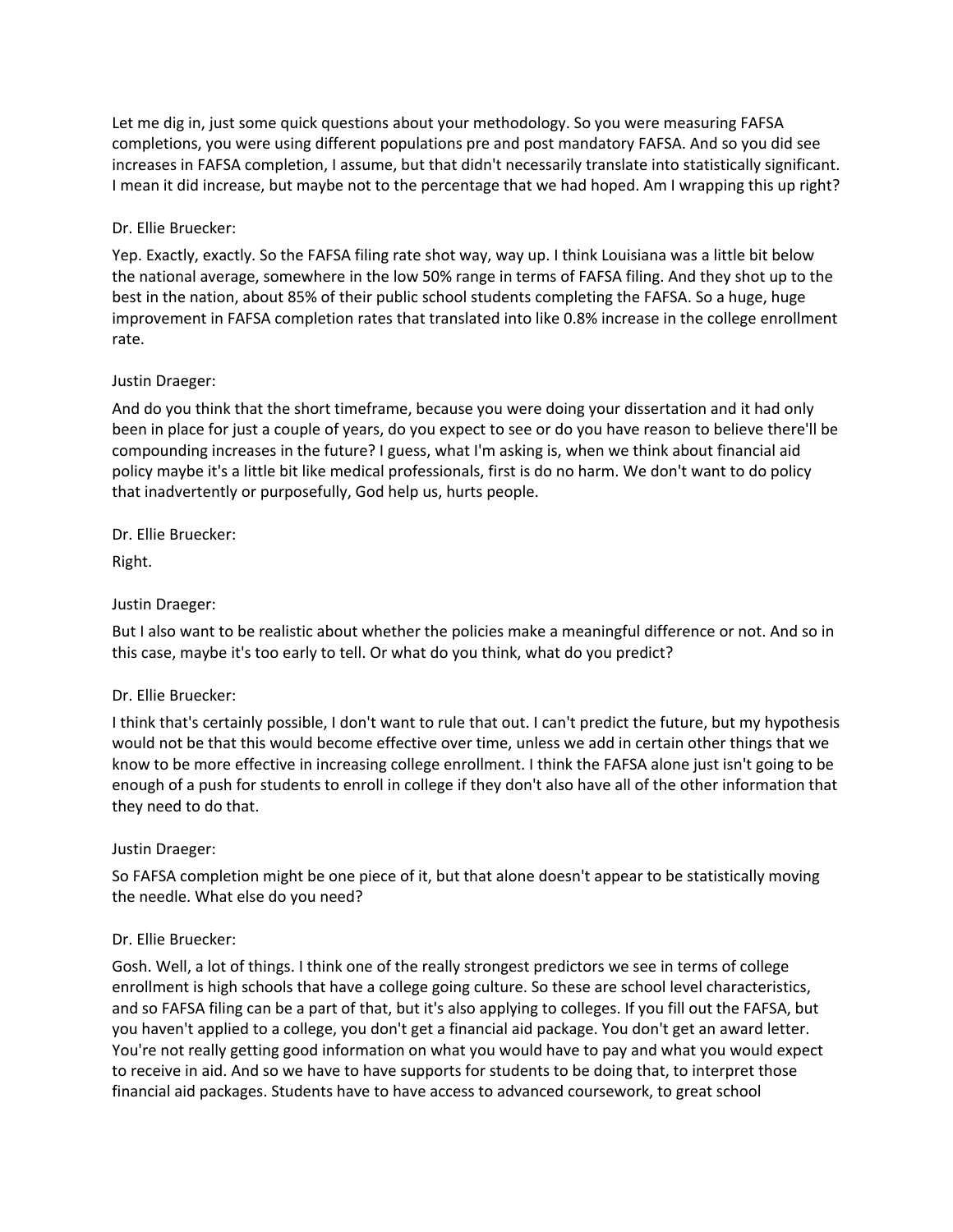counselors. Yeah, just really a whole host of that kind of stuff that I feel it's kind of like a gauntlet of benchmarks along the way to accessing college. And the FAFSA is one important piece of that. But if we only do that piece, we're not going to move the needle.

## Justin Draeger:

One of the things I just saw this last week, I haven't had a chance to really dig into, is an announcement from Common App that said they were going to try to flip admissions a little bit so that students could be admitted before they actually apply. And then they would have to go through the application process. I am wondering, so you have this one policy of mandatory FAFSA, and I don't want to short change this policy effort, but it also strikes me as low hanging fruit, like it doesn't cost the state anything to do this. It's one piece, but I guess without the rest of it, and the things that you just listed have a cost.

## Dr. Ellie Bruecker:

Yes.

## Justin Draeger:

It requires resources. It requires commitment. Without those things, this... I guess, what I'm saying is it would be a mistake to declare victory on increasing college enrollments and walk away.

## Dr. Ellie Bruecker:

Yep, I agree. That's pretty much exactly where I land on it.

## Justin Draeger:

Let me think about different models here for a second. Colorado, they passed a FAFSA completion law this last year, and they're using a slightly different model than the other states. Instead of a statewide requirement, they're offering, I guess, they're granting to individual school districts whether they want to enforce it. So they sort of pave the way and say, "You can use this, but it's up to you." What do you think about that flexibility, is that good or bad within a state?

## Dr. Ellie Bruecker:

I think if you're going to do a mandatory FAFSA policy, that's the right way to do it. I think, number one, the added funding is really critical. Like you just said, that long list of things that we're talking about, a lot of those cost money. And so I think that added funding is really, really crucial. But the other piece of it that I like is that it is optional for districts because I think districts and schools are going to know best about what their priorities should be. And we know that high school counselors in some school districts are already... Probably most school districts... are already completely swamped. And getting more students to complete the FAFSA is going to require the biggest lift in schools that are probably already getting the fewest resources. And so if you're operating on limited capacity, perhaps the FAFSA is not where you want to put most of your energy as a school district, perhaps there's something that would serve your school district better. And so I think this optional model that has funding tied to it is probably the best way we could do it.

# Justin Draeger:

I'm also thinking about other states where they might have other concerns or certain districts where they might have concerns about student privacy, or maybe more along the lines... I think you mentioned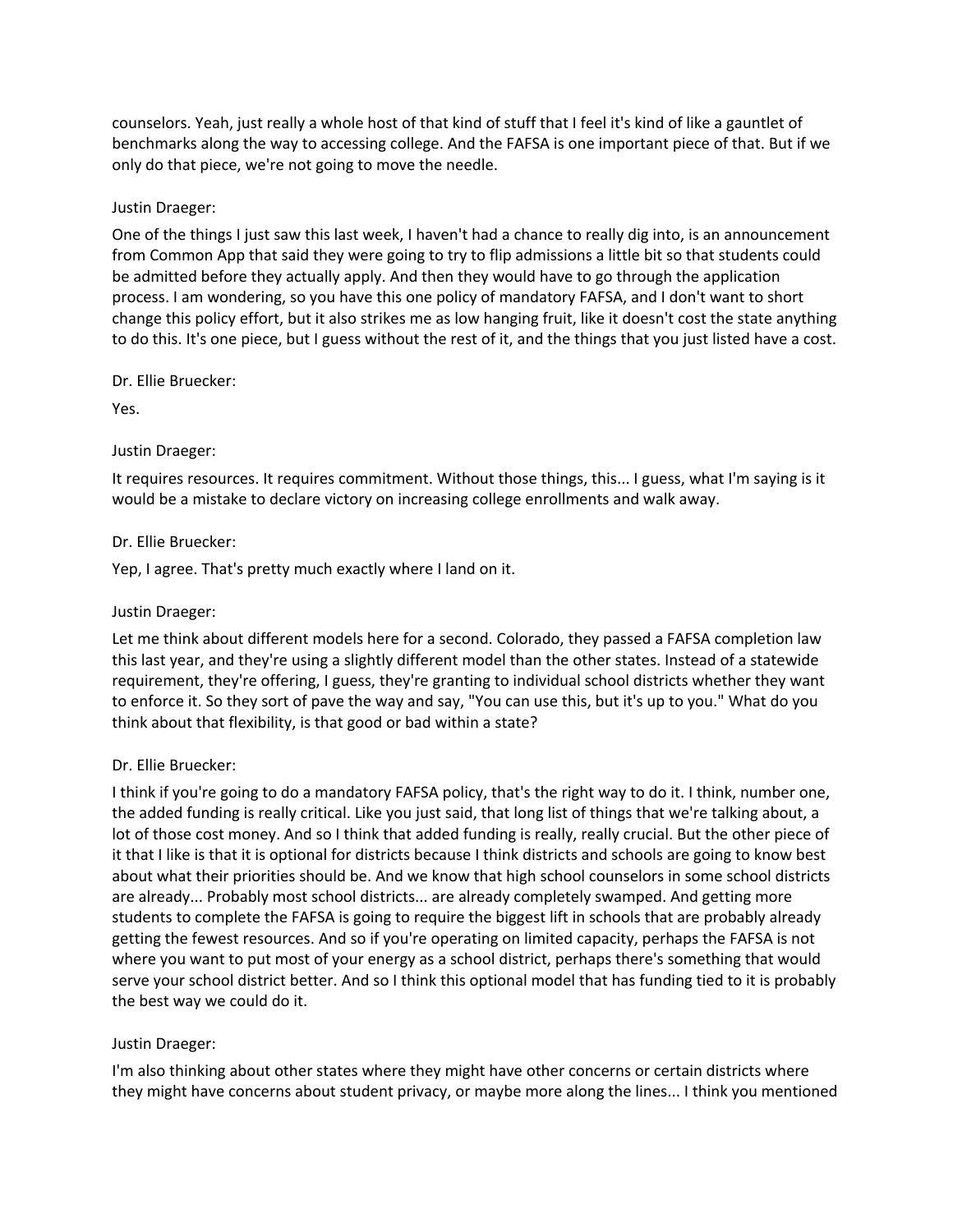this previously about undocumented students, or students who haven't even signed up for DACA. Any thoughts on how schools should consider that with their mandatory FAFSA requirements?

## Dr. Ellie Bruecker:

Yeah. And that's one that I have real concerns about, but I don't have a lot of good suggestions about what to do with it. I just think schools need to be cognizant and aware of it that you are, by requiring the FAFSA or an alternated opt-out form or a separate state financial aid form, you're asking students who are undocumented or students with undocumented parents to implicitly or even explicitly disclose their family citizenship status and their current address. And that data should be protected by FERPA. And we haven't seen any evidence that it's been used to target students or their families so far. But we just really can't be sure that it never will be. And maybe that sounds a little paranoid, but in the current political environment, I think it's really easy to see why undocumented students or students with undocumented parents might be afraid to submit their information.

## Justin Draeger:

Oh, yeah. No question. I mean, when DACA was potentially not going to be renewed by the Trump administration and it had to go to some of the courts, like these are people who trusted the government, signed up for a program, handed their personal information over to the federal government, which then could have potentially been used against them for deportation or deportation of their family.

Dr. Ellie Bruecker:

Right. Right.

Justin Draeger:

It is sort of a jumbled mess, so I think those privacy concerns are warranted.

## Justin Draeger:

Our colleagues over at NCAN, who we've done a lot of work with on simplifying the FAFSA, making the FAFSA better, they put together an estimate a while ago that showed that if all the people who could qualify for Pell actually filed a FAFSA and went to college, that would bring in an additional \$4 billion into students and families pockets to help pay for college. So essentially, we're leaving \$4 billion on the table of unclaimed Pell. Does mandatory FAFSA, or mandatory FAFSA with all the other wraparound services that you talked about, does that get at that issue?

# Dr. Ellie Bruecker:

I think it's possible that it could, but that's only if more students actually enroll and attend. And like I said, so far we don't have evidence that mandatory FAFSA increases enrollment substantially, or even among Pell eligible students. I was not able to look at student level data and so maybe that less than one percentage point were all Pell eligible students, that would be fantastic. We don't know that because the research is still so new and so limited, but I think we have a better chance of getting students to claim those Pell dollars and enroll in college by working on a variety of interventions, like we talked about, that we know to be effective at improving college access maybe rather than focusing all of our energy on mandatory FAFSA.

Justin Draeger: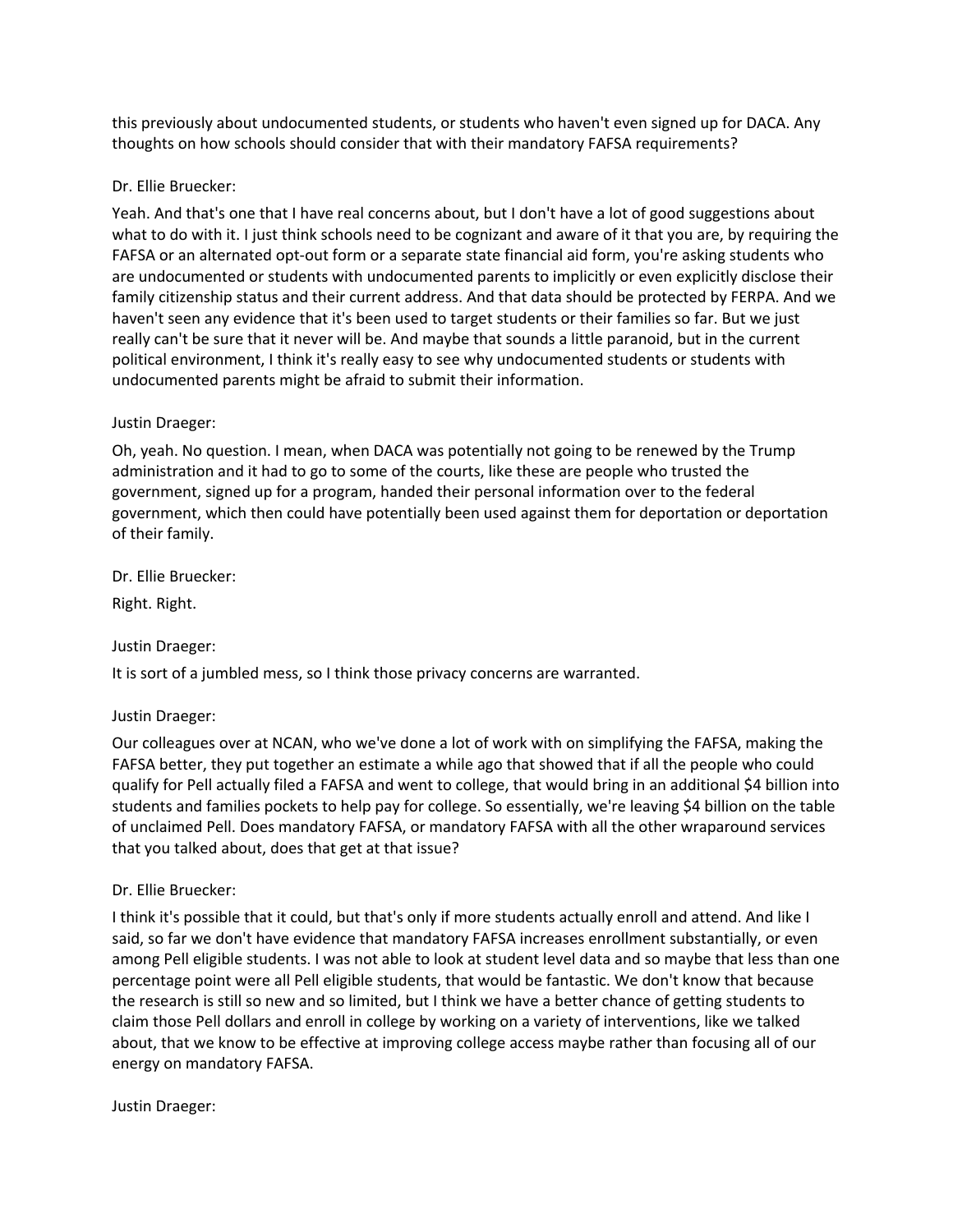I don't want to stretch sort of the credibility of this next argument, but let me just lay it out there, which is something I've even heard our members grapple with not just from a philosophical standpoint with their own students, but with their own families and kids. And that is, implicit maybe in the mandatory FAFSA is something that was really talked about during the Obama administration, and I think is maybe just taken as a given today, which is the assumption that everyone should go to college, or at least get some post-secondary education. And right now we're facing like record level, at least in recent history, record level FAFSA decreases that are combined with enrollment losses. Let me ask you just a basic question, then we'll get to the assumption part, which is how concerned are you about these completion numbers going down, like the FAFSA filing is going down, that enrollment is down?

## Dr. Ellie Bruecker:

I do think those decreases that we're seeing in the wake of the pandemic are concerning, especially because if the pandemic is the cause, that's a concern. I definitely have qualms with mandatory FAFSA policies. But ultimately, I think it's a good thing to have more students fill out the FAFSA because if students are completing the FAFSA and then choosing not to enroll in college, at least they've had some information. If students are not filling out the FAFSA and making the decision not to go to college, they definitely made that decision without having information about their aid eligibility. And I think, like you said, we're going to probably talk about this a little more in the next bit, but I think our goal should be for more students to have good, accurate information when they decide whether or not to go to college.

## Justin Draeger:

So ranking member in the House Education Committee, Virginia Foxx has sort of taken issue with the idea that everybody needs to go to college. And then part of that is that everybody necessarily... She doesn't said this, but to the extent that these two things tie in together, everybody fill out a FAFSA, everybody go to some post-secondary education. She made a floor speech on March 8th earlier this month, where she talked about that issue. Let's take a listen.

## Virginia Foxx:

College enrollment decreased this year by a million students. Although, many claim dropping enrollment is a crisis. This is a once in a generation opportunity, this is an opportunity to see that Americans are making more decisions that are best for them. This is an opportunity for Americans to see that college is not the only pathway to a successful career. This is an opportunity for institutions of higher education to rethink how best to serve students. As a Republican leader of the Education Labor Committee and a former educator, I know the importance of giving every American the opportunity to climb the economic ladder through pursuit of post-secondary education. Yet, the college-for-all mentality has forced many Americans to obtain expensive degrees, which may not prepare them for satisfying career when they could have thrived on an alternative career path. It also allowed institutions to maintain the status quo of high prices and often questionable value. College is not the only pathway to a fulfilling career. Falling college enrollment could demonstrate that more Americans are weighing the cost of college and deciding it just might not be worth it.

## Justin Draeger:

So, Ellie, let me ask you then, how do you view mandatory FAFSA in the context of college-for-all? And second, do you believe that everyone should pursue post-secondary education? Or are there legitimate reasons why, particularly in this economy where great resignation, particularly those who are the least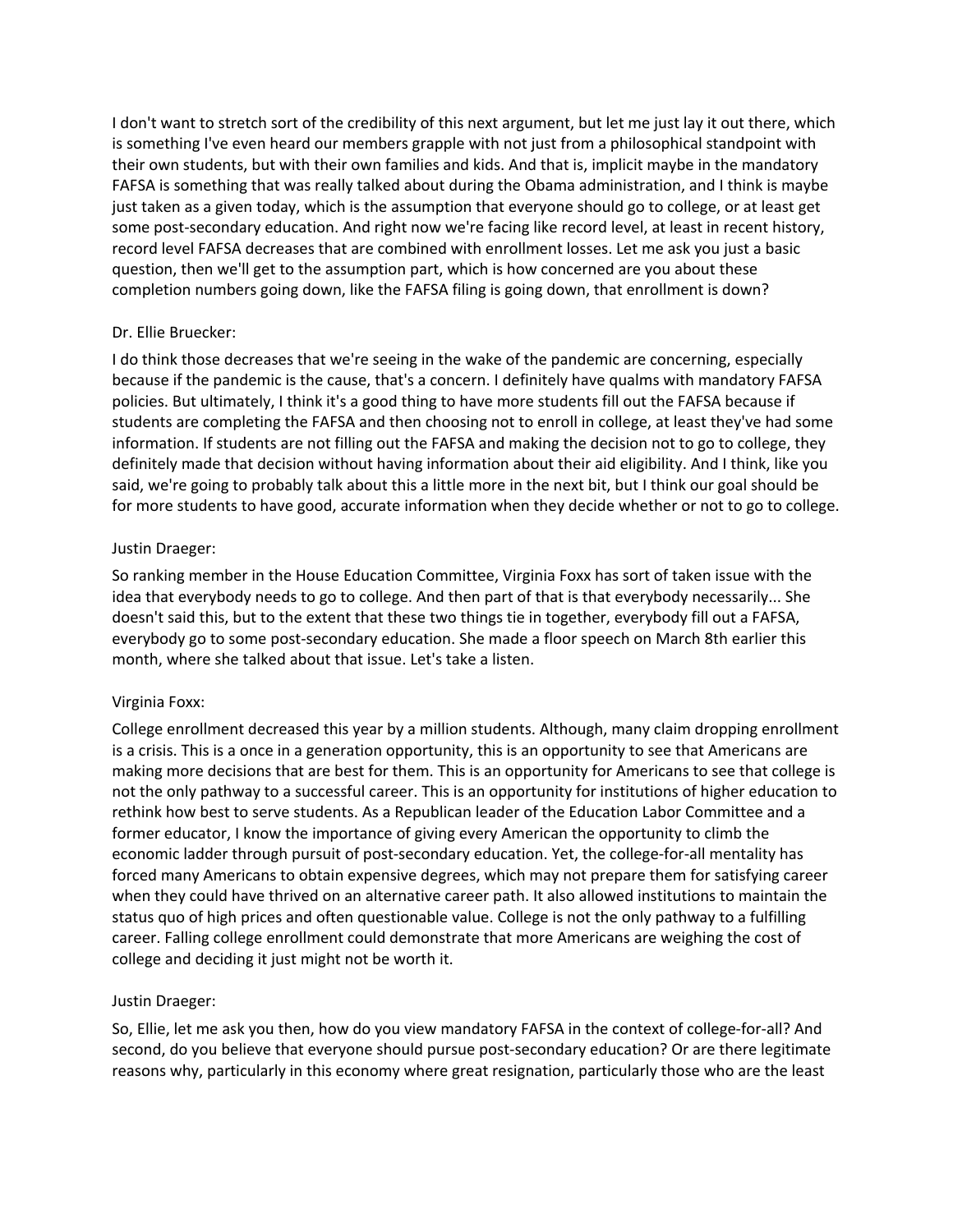paid are upgrading and getting jobs that pay more without going to school, are there legitimate reasons why people shouldn't fill out a FAFSA or go to college?

Dr. Ellie Bruecker:

Sure.

## Dr. Ellie Bruecker:

So I'm going to get to all of those questions, but first want to respond to this clip a little bit because I think what's happening here is representative Foxx is conflating a couple of different issues. And so first, nobody's making decisions about college enrollment in a vacuum. We're in the middle of a global pandemic and, like you're saying, a really wild time for the economy. And so we can't really ignore how those factors are impacting people's decisions about college. And second, she's assuming that everyone this big decrease in college enrollment, that all of those people have decided college is for them never, instead of maybe not right now. Plenty of people who we might have expected to enroll this year, that one million people who did not enroll, they might not be ruling college out forever. They might be deciding this is not the right time for them to go.

## Dr. Ellie Bruecker:

And the third thing, and I think this is the one that ties us back into mandatory FAFSA is, her statement kind of implies that people are making that decision right now with perfect information. And like I said, we just know that that's not true. We know that students don't have all of the best information about what college is going to cost them, what the return on investment is going to be. And so I'll say choosing a different pathway to career and not attending college is absolutely a fine choice. I think as long as people are making that decision really understanding what their options are. I think we have to consider information and equity and access. If you're deciding against college because you don't know your aid of eligibility and you're overestimating what you'll have to pay, or you're deciding against college because you did complete the FAFSA and you didn't receive enough aid to afford the post-secondary pathway you want to take, then those are both bad outcomes.

## Dr. Ellie Bruecker:

If you have all the information and you decide, no, college is not for me and apprenticeship is better for me, moving right into career is better for me, that's great. People should absolutely be able to choose those other pathways, but we want them to be choosing that and not defaulting to it because they're priced out or because they don't know what financial aid was available to them.

## Justin Draeger:

Okay. So if they need all the information available to them... Let me go back to the start of our conversation, which is ultimately then is mandatory FAFSA, on the whole, good or bad policy? I'm sorry for pitting you into a corner. And I'll see if you even let me pin you into that corner, but...

Dr. Ellie Bruecker: Yeah, sure. I won't.

Dr. Ellie Bruecker: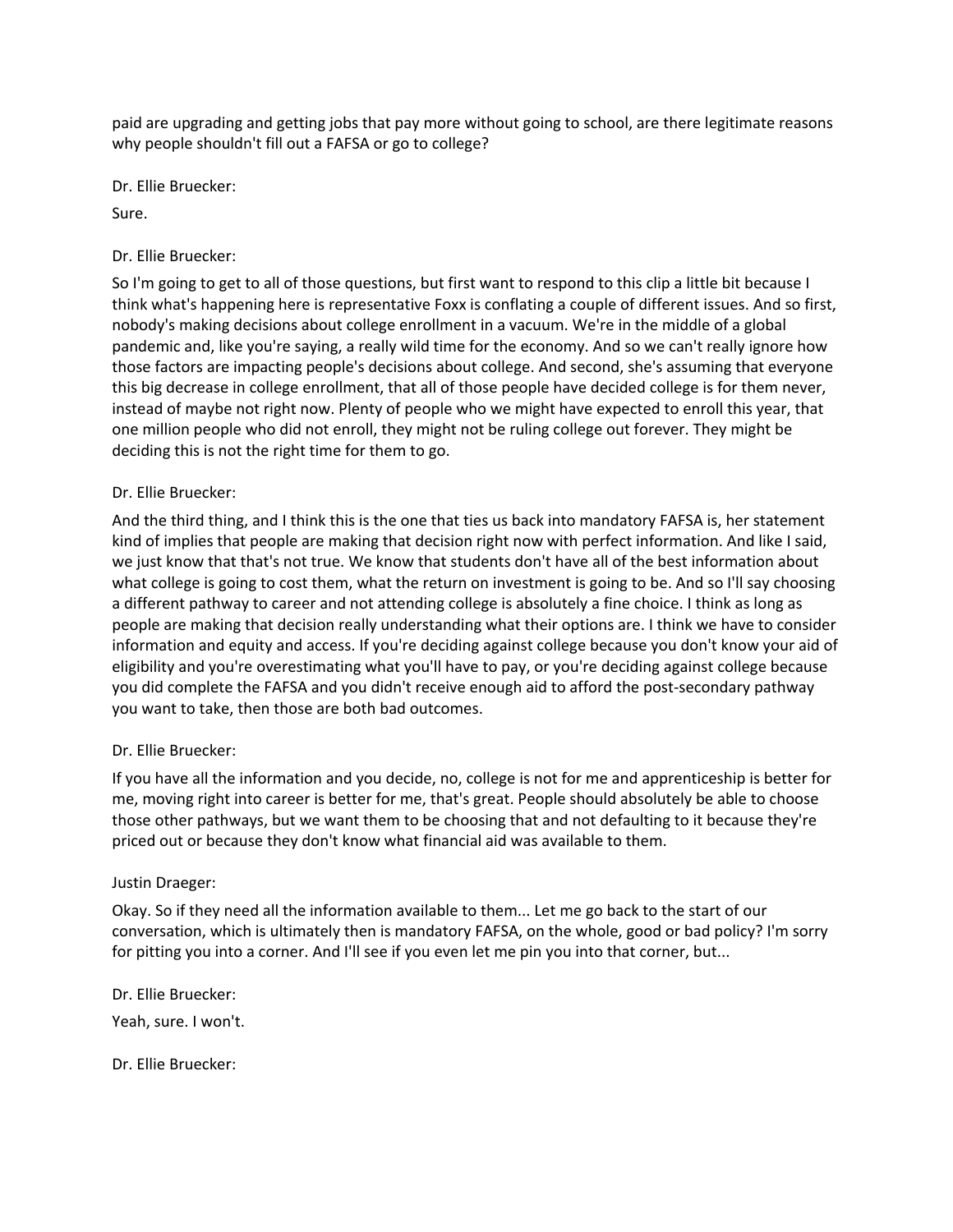I would say it is neither. It is neither good policy nor bad policy. I think we don't have any evidence of harm. I do have those privacy concerns, particularly for undocumented students, but we don't have evidence of harm there. But we don't have evidence that it's working. And I think that's because, like I said, filling out the FAFSA alone does not give you the kind of information that you need to make this decision. And so if that's all we're doing, then that's not good enough. And I think I would say not doing harm, it's not a bad policy. But I don't think we should be patting ourselves on the back. And that's not to knock the states who have done this. I think they've also done other things to try to move this along and increase college enrollment in their states. But like you said before, I think this is pretty low hanging fruit, and I think that students deserve better than that

## Justin Draeger:

One final note that might be a unique perspective from NASFAA members. So we just spent a lot of time, energy and advocacy over many years to get unrelated questions on the FAFSA removed, that had nothing to do with financial need. So, NASFAA members may have thought like selective service registration is a good thing, or figuring out criminal history is a good thing, or maybe they thought it was a bad thing. I'm leaving that aside and just saying they were tangential to what the purpose of the form was, which was figuring out financial needs. So we got those questions booted off. It does feel maybe like there's a little hypocrisy if then we turn around and say, "But one of the things that you should be required to do for high school graduation is to do this other thing that ultimately has nothing to do with assessing your learning in high school." How do you think we should, or maybe we shouldn't, reconcile that?

## Dr. Ellie Bruecker:

Yeah. I think that's a really interesting question. And I think those issues do conflict a little bit. I think they're a little different, but really what we're talking about here is administrative burden, right? Like what are the ways in which we make it more difficult for people to access public benefits and services? And if you want to access financial aid, FAFSA is that hurdle. And so I think the states who've done this have tried to mitigate that burden with like opt-out forms, with FAFSA assistance nights where they help families fill out the form that's being required of them. But you're absolutely adding a responsibility for the high schools themselves as well as for students and their families. And I think we just need to be cognizant about not asking people to jump over more hurdles without giving them the support to do it.

# Dr. Ellie Bruecker:

I think if we're mandating FAFSA and we're saying, "Yep, you're on your own. Figure out how to fill it out", that definitely conflicts with the idea that we've tried to remove some of that burden in the form previously. But I think if you pair that with the support that we've talked about throughout this conversation, then you can mitigate the administrative burden there. And I think that could be helpful. Again, I think I would still fall on the side of mandating it is not the right way.

# Justin Draeger:

Yeah. I hope that if a student has met every other criteria for high school graduation, that this would not be the one thing that would prevent any school district from giving someone their diploma. But I don't have enough information to know whether this is really causing any issues. I'll just say, ideally in the future, once we have new federal methodology that's been implemented, I wonder if this does become less acute because you can tell students and families, just based on their adjusted gross income and their family size like here's how much you'll qualify for a Pell Grant right out of the gate. And with that,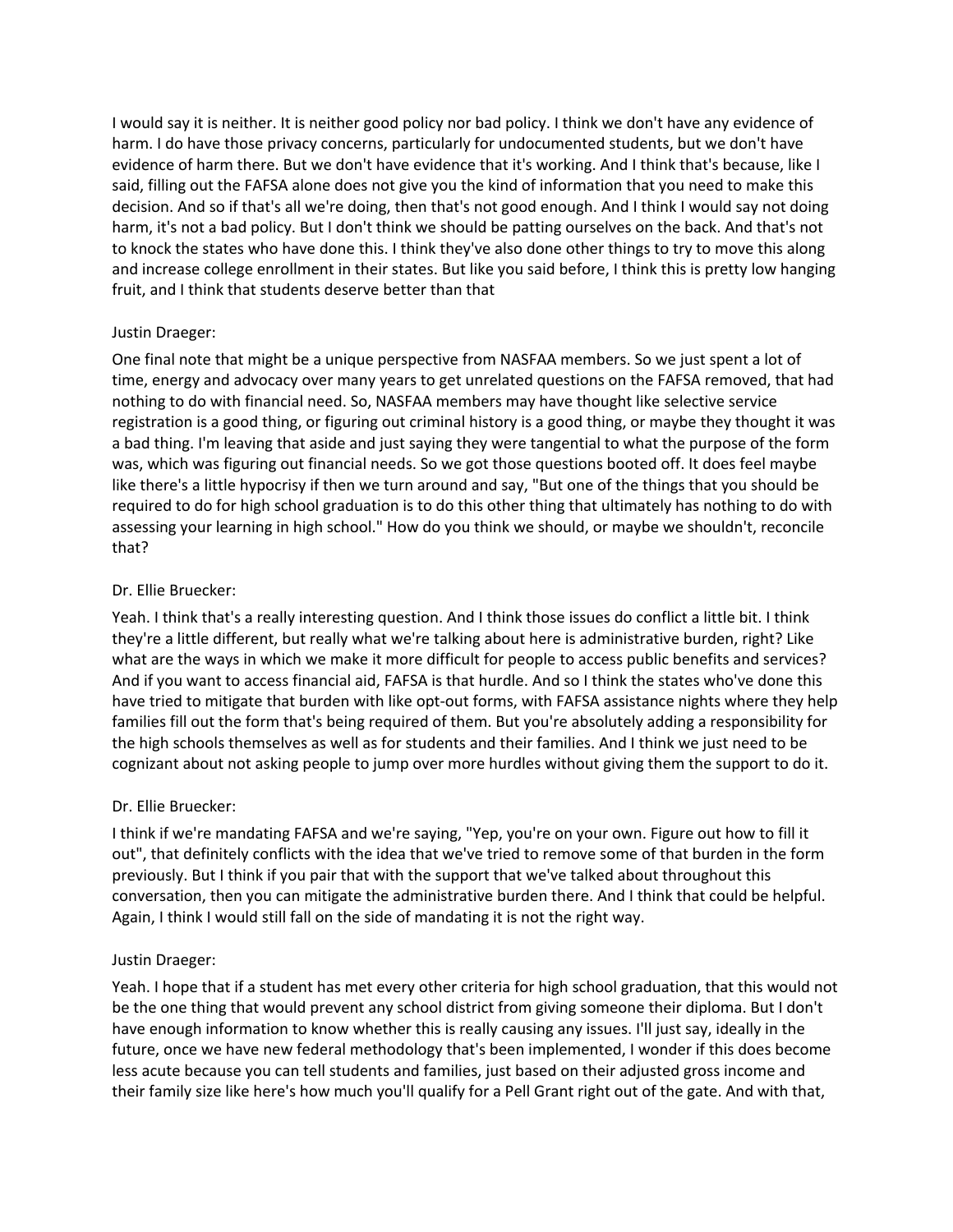maybe that mitigates some of the requirement of the FAFSA. Or maybe it would just them to more action like now go fill out this, hopefully, much simpler form and get your money.

Dr. Ellie Bruecker:

Yeah. I think that would be a huge win for students there to kind of alleviate some of the burden of the FAFSA. We've continued to make it easier and it's still really hard. So I think any way that we can continue to simplify that form to replace that form and notify students about their aid eligibility earlier, this idea from the Common App to let students know that they're admitted before they even apply. I think that's a pretty cool idea honestly, because I think a lot of students aren't aware of open access institutions. They don't know that they can get in to these colleges. They think they're not going to be accepted. And it's the same thing with financial aid, they don't know that they're eligible. They don't know that they could get enough funding to pay for college. And so I think any way that we could reduce the burden of that, of the particular form, and let students have that information earlier is absolutely a good thing.

Justin Draeger:

All right.

Justin Draeger:

Ellie, we're really glad that you could join us today. Thanks for lending your expertise. And you'll know that people are interested in your dissertation, which is always I think a positive win for those who've gone through that very rigorous process.

Justin Draeger:

Final question, which is on the whole, is Twitter a net positive or net negative for society?

Dr. Ellie Bruecker:

Oh for society? Oh, that is a different question than for myself.

Justin Draeger:

Well, answer for yourself.

Dr. Ellie Bruecker:

Sure.

Justin Draeger:

Go ahead, I'll let you back out of it.

Dr. Ellie Bruecker:

I think it's been a net positive for me. I think it allows me to connect with other folks in the field that I would otherwise not see, especially during a pandemic when we have no conferences. I think that's a net positive. I think where it would be a net negative is people are willing to say things on the internet that they would not say to your face that... So I'm going to be wishy-washy on that one too. I don't know.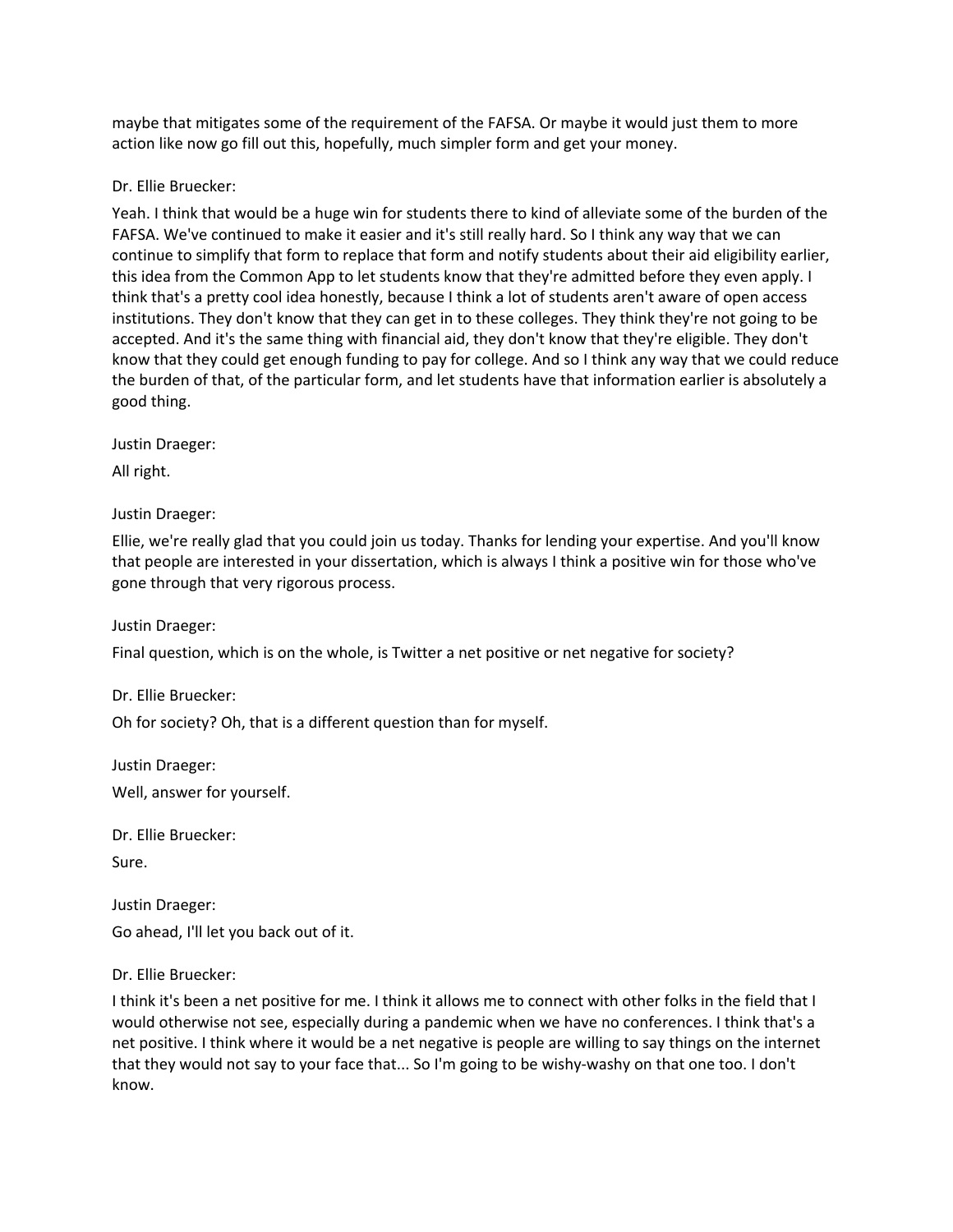Justin Draeger:

If people want to follow you on Twitter, how do they find you?

Dr. Ellie Bruecker: @elliebruecker.

Justin Draeger: On the Twitter. Okay.

Justin Draeger: Thanks very much, Ellie. Good to see you again.

Dr. Ellie Bruecker: Thanks, Justin. Thanks for having me.

Justin Draeger: All right.

Justin Draeger: Hugh, let's bring you on to the podcast here. Talk to us about what's going on in the news this last week.

Hugh Ferguson: Yeah. Thanks, Justin.

Hugh Ferguson:

So this week marks the end of the negotiated rulemaking sessions, and we now have all of our daily recaps available online for members to see how the Institutional and Programmatic Eligibility Committee reached consensus on two out of seven of their issue papers. We also have an article that captures the highlights from the more than a dozen of these sessions that have occurred in recent months. So if members are just looking for a quick handy resource to get caught up, they can check out that link in the show notes.

Justin Draeger:

Next steps, Hugh, is actual proposed rule from the department of education, a comment period, and then a final rule, right?

Hugh Ferguson:

Yeah. So we're in a wait and see period now, but no more long meetings.

Justin Draeger:

All right. What else is going on in the news?

Hugh Ferguson: